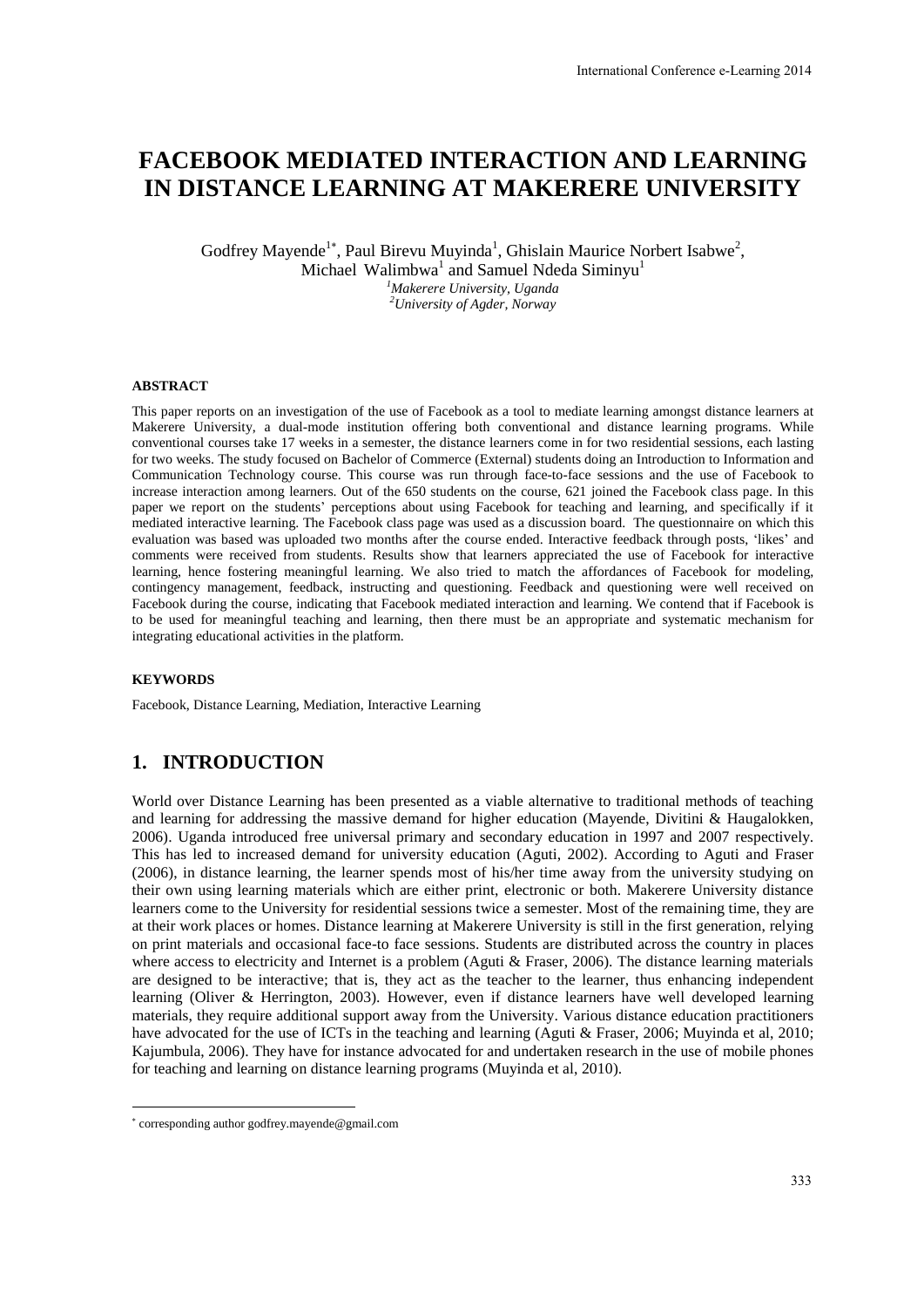Facebook is a social networking site that allows students to interact with one another informally (Rambe & Ng'ambi, 2011). However, little research has been done to find out if Facebook can be used as a tool to mediate learning. This paper investigates how Facebook mediated learning amongst distance learners at Makerere University. Mediation, according to Vygotsky (1978), is the guidance given to the learner to acquire unique human knowledge or moving a learner from their current knowledge level to the point of knowing.

## **2. LITERATURE REVIEW**

#### **2.1 Inter and Intra-Psychology and Facebook**

This paper explores the use of Facebook for interactive learning. Continuous interaction among learners breeds inter- and intra-psychological learning (Vygotsky, 1978). Inter-psychology begins as a social interaction between individuals and, as this interaction goes on, it is internalized hence intra-psychology (ibid). When knowledge is internalized as a result of continuous interaction, it becomes part of us. In order to get to intra-psychology one must be guided/assisted (Vygotsky, 1978). Since intra-psychology arises from inter-psychology, which begins with social interaction, therefore, social networking sites like Facebook can afford or mediate inter- and intra-psychology.

#### **2.2 Mediation of Inter- and Intra-psychology**

Mediation is a fundamental concept of human development. Mediation can be defined as a process of supporting a learner to learn new concepts by the tutor or by more capable peers. Facebook comes in handy in mediating the interaction and learning among distance learners, hence potentially leading to inter- and intra-psychology. Mediation can guide the learner to acquire his/her accessible knowledge, which we refer to as the zone of proximal development (ZPD). Vygotsky (1978) believes that language is the primary mediator. However, Gallimore and Tharp (2002) have argued that, it is not only language that develops the mental cognition. They proposed five means of assistance to learning: modeling, contingency management, feedback, instructing, and questioning. Our analysis of the affordances of Facebook as a teaching tool is based on this framework.

Modeling is a process of assisting through imitation. Usually learners (most especially young learners) learn by imitating. Although it is clear that modeling can assist learning, Facebook does not fully support modeling as a mode of assisting learning. However, in circumstance where pictures and videos are uploaded on the Facebook class page, learners can learn through imitation.

Contingency management "is the means of assisting performance by which rewards and punishments are arranged to follow behavior, depending on whether the behavior is desired or not." (Gallimore & Tharp, 2002: 179). Gallimore and Tharp (2002) further assert that effective teaching and learning depends more on positive rather than negative rewards. That is why we are encouraged to use only positive rewards. However, since contingency management does not introduce new behavior, a teacher who is interested in introducing new behavior should use other methods of assistance. Contingency management on Facebook can be supported by positive comments and by using the 'like' functionality. Teachers or students can 'like' each other's comment or post, thus giving positive feedback. Likewise, they may share positive and constructive comments.

Feedback is the process of responding to what someone else has done. To Gallimore and Tharp (2002: 180), "[s]imply providing performance information is not feedback; there will be no performance assistance unless the information provided is compared to some standard". In distance learning, instructors are encouraged to give feedback on assignments to help learners improve their learning. When using Facebook, teachers should avoid giving performance information that does not assist the learner.

Instructing is the process of assisting the learner through telling him/her what is supposed to be done. Instructing is a behaviorist approach to learning (Saul and Patti, 2008). Instructing is still a common practice with tutors who deal with large classes like those on the distance learning programs at Makerere University. For instruction to be effective, it must be blended with other methods of assisting learning, like contingency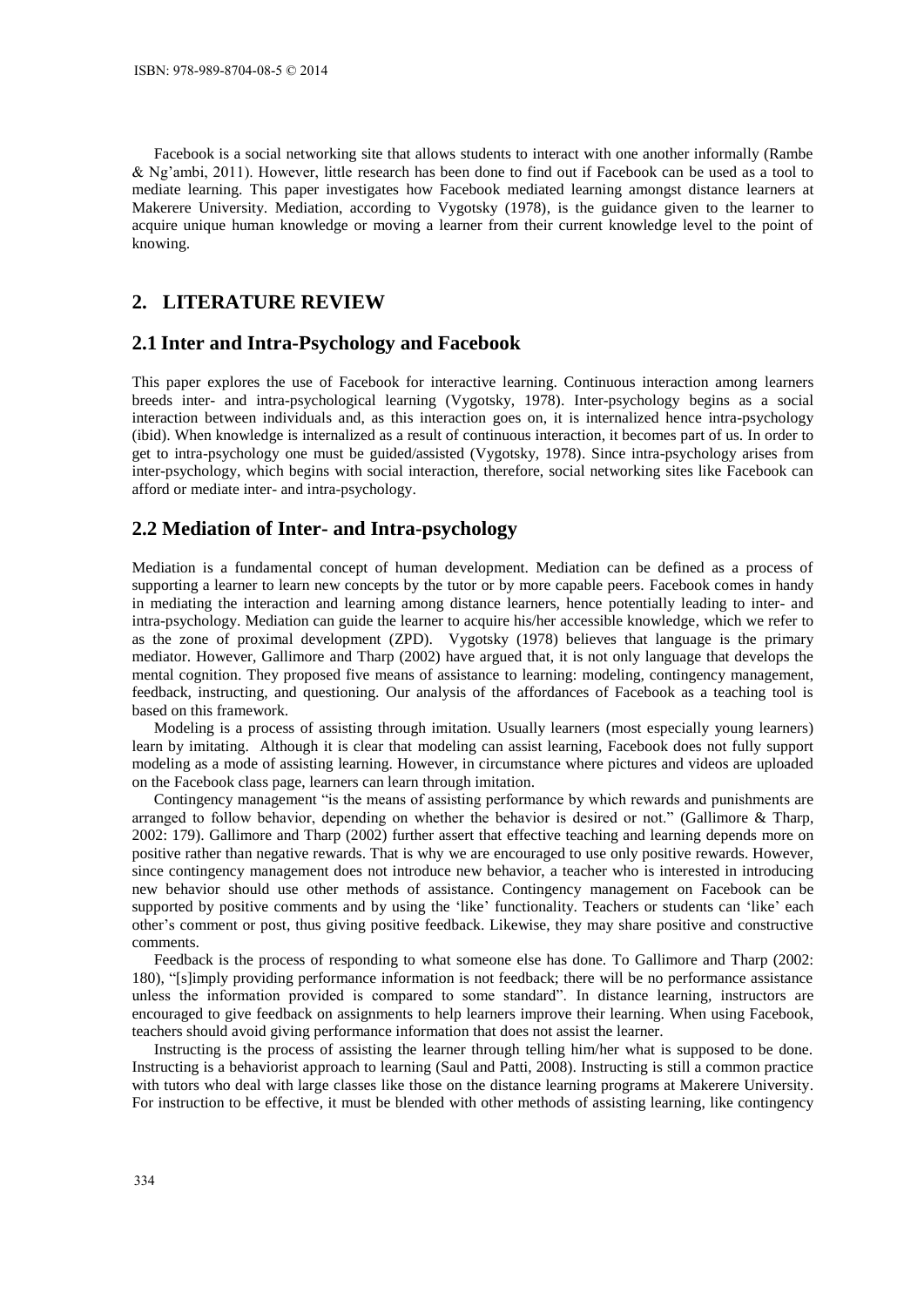management and feedback, where applicable. Although Facebook does afford for instructing, we did not use it much for instructing on this project.

Questioning is a very important method that assists performance although many teachers confuse assessment questions with assisting questions. It should be noted that not all questions assist performance. Assessment questions are aimed at finding out the ability of the learner to perform without assistance while assistance questions are used to provoke the thinking of the learner to the level the learner would not have attained by himself/ herself. If the tutor understands how to question, then Facebook offers that possibility.

The discussion above has elucidated that learning can be teacher or fellow learner or technology mediated. The rest of this paper zeroes in on technology (Facebook) mediated learning.

#### **2.3 Technology Mediated Learning**

Technology mediated learning refers to using technology to assist learning (Oliver & Herrington, 2003). Recently, there has been increased use of new technologies in teaching and learning (Daina Laurillard, 2006). Collis (1977) cited in Oliver and Herrington (2003) argues that when using technology for learning, there is need to re-engineer the entire learning design rather than just re-packaging content electronically. Usually, we design learning environments that mimic the teacher in a traditional class (Oliver & Herrington, (2003). This is common in the distance learning classes because of the large class sizes. Oliver and Herrington (2003) have suggested three important components for improving online learning design, namely: tasks to engage and direct the learner, supports for the online learner, and the learning resources. They also believe that we should have authentic tasks which help learners to learn so that the learner mimics the real working environment. They indicate that "flexible and online learning environments need learning supports to be designed as integral parts of the learning process" (p. 14). They further contend that when dealing with a learning support component, there is need to work carefully on the supportive tutor role which should provide learners with feedback and guidance on requests and most especially at critical points in the learning process. These are affordances inherent in Facebook since it can be ported on multiple platforms, including mobile phones.

## **2.4 Facebook as a Mediator of Learning**

Vygotsky (1978) argues that social interactions are seen to play a critical role in the processes of learning and cognition. We also realize that learning support can help mediate learning through providing guidance and feedback to the learners (Oliver & Herrington, 2003). Facebook can ensure that guidance and feedback is achieved. Rambe and Ng'ambi (2011) believe that the use of Facebook reinforces the rights to inform and be informed and such interaction leads to rich knowledge resources based on multiple voices. Vygotsky (1978) says that development can be achieved through the collective nature of human consciousness manifested through social interaction. Rambe and Ng'ambi (2011) identified the need for the active presence of the learners and tutors on social media for the learners to have someone to interact with at any time. This can then help reduce the feeling of isolation characteristic of distance learning.

There are also challenges involved when using Facebook. It is estimated that online teachers spend 90% of their planning and development time creating content and online learning resources (Oliver & Herrington, 2003). Mediation is the guidance that goes beyond online content. Rambe and Ng'ambi (2011) identified challenges of using social networking sites as redundant postings, limitations of collective responsibility, subtle negotiations of power between educators and learners, and confusion of roles among novice learners. They observed that some of the challenges of using Facebook as a pedagogical tool are both the educator gaining access to Facebook spaces of all learners and ensuring that every member of the class is a friend of everyone. They argue that Facebook violates personal privacy, and some students may be skeptical about participating in academic activities that invade their personal lives and "comfort zones".

Different scholars have suggested the use of different activities in online learning design. Online learning mainly supports activities designed to involve peer cooperation and collaboration (Oliver & Herrington, 2003). This is eminent in social networking sites like Facebook. Anderson (2003) argued that if any of the interactions, namely, teacher-to-learner, learner-to-learner and learner-to-content are increased, then meaningful learning can take place. Rambe and Ng'ambi (2011) found out that Facebook could be accessed anywhere, anytime by students using mobile phones. This is also evident in the research done by Muyinda and Mayende (2013), which showed that the majority comments and posts on the class Facebook page were from mobile phones.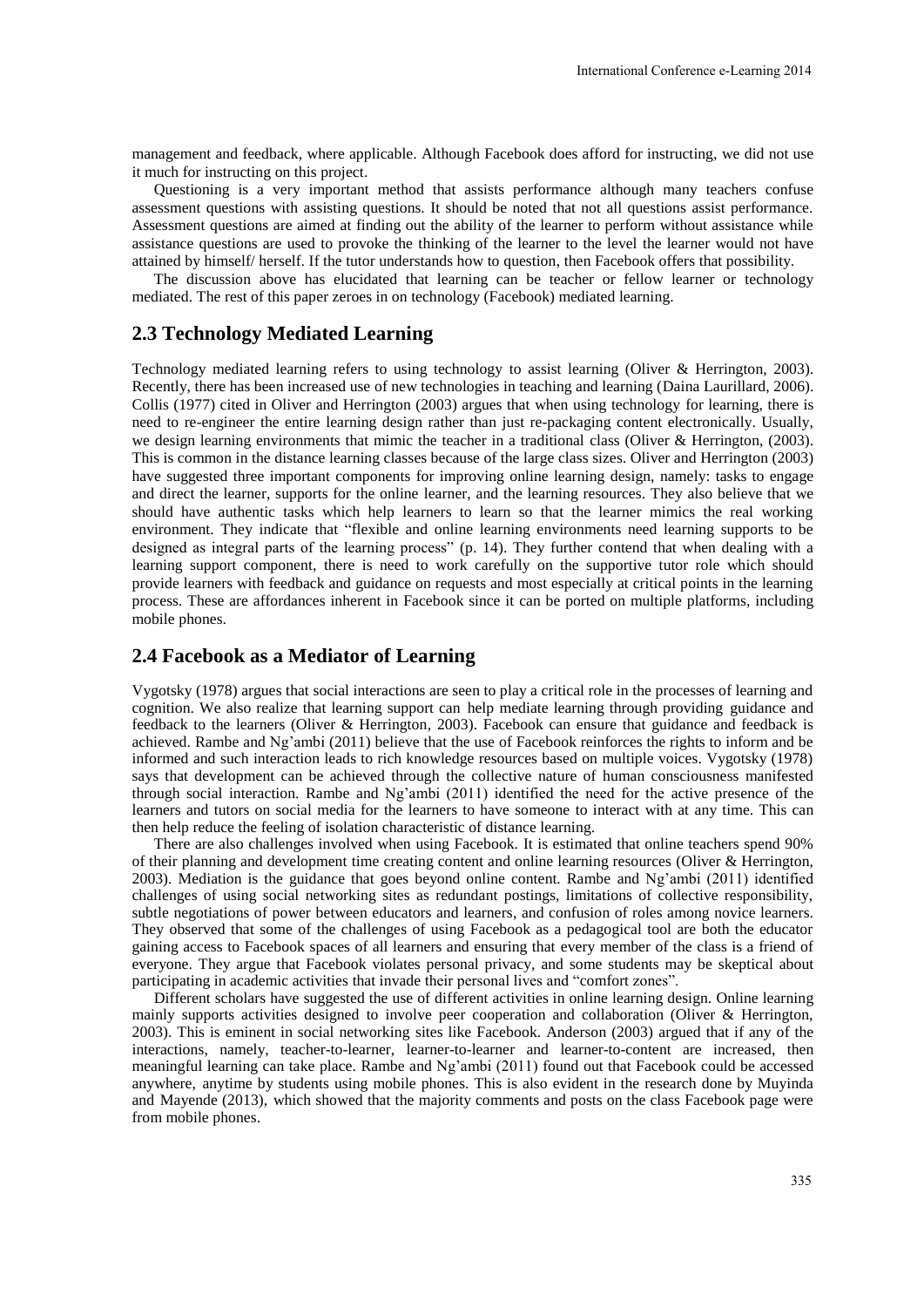# **3. MATERIALS AND METHODS**

Facebook was used in conducting the Introduction to ICT course taught to third year Bachelor of Commerce (External) students at Makerere University. This course was run in the second semester of academic year 2012/2013. The class capacity was 650 students but only 621 joined the Facebook page. The course ended in May 2013 with the students sitting end-of-semester examinations. Two month later, we posted a qualitative questionnaire on the Facebook class page to find out how students felt about Facebook as a tool to mediate interactive learning. The questionnaire and the comments were read by every member who visited the page. This provided interactive feedback and verification of the students' comments. We also interviewed two students to get a better insight into how students used Facebook and how it could mediate learning. These students were randomly chosen from the students who had responded to the questionnaire.

## **4. FINDINGS**

Most of the posts on the page vividly indicated that Facebook as tool for mediating learning could not replace the teacher. One of the comments read, "Seeing a teacher in class is more important, practical and effective. The explanations were better understood than on Facebook." Students provided various reasons to support their stance. For instance, some students felt that it was difficult to explain complex concepts using Facebook. Other students felt more confident listening to a human teacher than reading Facebook text and most especially when the majority of text was coming from their peers. Student's numbers were very big as mentioned earlier. It was therefore difficult for the course facilitators to read the different posts and comment on each one of them. Also Facebook has no affordance of enabling teachers and learners see each other's facial expressions. Facial expressions sometimes help the learners to comprehend complex concepts. It can also help the teacher to read from learners' faces whether or not they are confused. In support of this imperative, one of the students said, "Seeing a teacher in class is more important, practical and effective". Explanations were better understood in the physical classroom than on Facebook. This also relates to another post which indicated that the gestures made by the teacher during the face-to-face sessions, caused the students to understand better than on Facebook. Students preferred discussing their minds with their teacher face-to-face than on Facebook. Some students felt that their Facebook page had too much text and required them to read all the time. Ideally, this means that despite the affordances Facebook offers, students did not enjoy reading too much and, sometimes, repeated text from multiple learners.

With the above negativity, one would be left to wonder whether Facebook mediated learning at all. The negativity was attributed to the newness of this mode of support. It was the first time learners were using Facebook for learning support. It is hoped that as time goes by, learners' perceptions could change. Already, numerous positive perceptions were registered.

Some students felt that Facebook was very important and they explained how it mediated learning. "Facebook gave me access to lecture notes through the upload functionality on the Facebook group page," said one of the students. Another said, "Facebook gave me the opportunity to access the class from anywhere and anytime via my mobile phone". Another said, "Facebook gave me opportunity to learn while out of class and in a more convenient way".

Some students suggested that both face-to-face and Facebook are vital and can complement each other. The teachers were able to find out areas where students were finding problems so as to give further explanation during residential sessions. So Facebook helped teachers to know the ZPD of their learners. The students also said that Facebook was good for interaction. This interaction is what Vygotsky (1978) says begins as inter-psychology and leads to intra-psychology when it is internalized. Anderson (2003) argues that if there is increased interaction either between learners and learners or between teachers and learners, meaningful learning occurs. This shows that Facebook as a tool can mediate learning since it afforded students the possibility to interact. Students shared and discussed ideas with teachers and with their peers. Students also said that Facebook helped them to be guided on how to do certain things in the right way by asking their peers or the teacher. This suggests that guiding learners caused them to learn, hence Facebook mediated learning.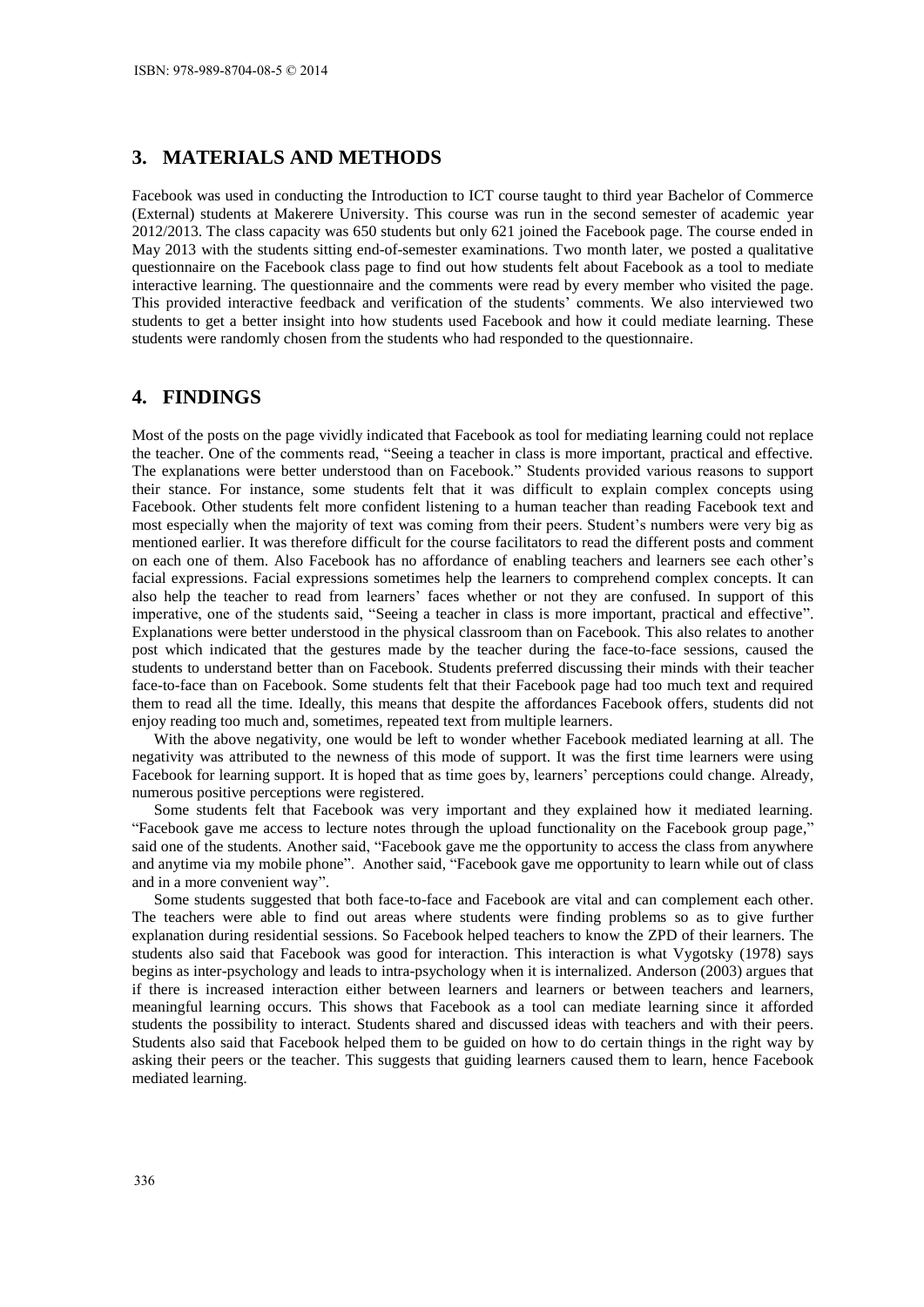Students also reported that the teacher was able to ask them questions on Facebook and the learners responded, which created interaction. Gallimore and Tharp (2002) say that questioning is one way of assisting learning. Students felt that prompt answers made by the teacher made the learners learn better. Feedback is a key aspect in assisting learning. However the type of feedback matters as mentioned earlier. Students felt that Facebook helped them do revision. This means that they found content which could be discussed on the class page. Content is vital to the learning process. By providing access to content, Facebook mediated learning. Students said that some of the content discussed on Facebook appeared in the final examinations, meaning that the content was relevant and the students learnt it. Students said that Facebook enabled them to read widely; whenever they found new concepts of Facebook, they researched further into them. Therefore, it is clear that Facebook mediated learning through questioning that made the students look for more information. Students also felt that Facebook was vital for the students who did not attend face-to-face sessions. Students felt that Facebook enabled them to receive frequent updates about the course. This administrative support is equally important for learning. Students also appreciated the experience of using Facebook in the class room environment. They also gained confidence in using computers during the course unit since some of them had never used computers for learning before.

In using Facebook for mediating learning, several challenges were registered. Some students indicated that they failed to download the notes which were uploaded on Facebook. This was common because the majority of students were using mobile phones some of which did not support the download function. Also some students did not know how to download content from Facebook, which calls for basic training of the learners in using Facebook before the course starts. Another challenge related to limited access to Internetready computers, hence limited access to Facebook. Some of the students had access to the computers at the main campus; but these too were too many for the few computers at their disposal. Students said that Internet access was a problem and hindered their usage of Facebook. Given that there is a cost attached to accessing Internet both through mobile and computers, students found a problem accessing Facebook. Some students also said that they found problems with mobile network coverage when they travelled. Also, some students did not have Facebook accounts and others had mobile phones which did not have capability to access Facebook. Such learners were thus disadvantaged.

Students' suggestions for improving Facebook usage in teaching included: providing constant feedback from the teacher so that the students continue to be engaged and guided in the process of their learning, and increasing participation of the student peers so as to increase interaction.

# **5. CONCLUSION**

The possibility accessing Facebook on mobile phones gave distance learners an opportunity to access the class. Given that the majority of the distance learners have no access to computers and Internet from their places of aboard, mobile phone access to Facebook offers the best alternative. The use of Facebook in the teaching and learning helped to support modeling, contingency management, feedback, instructing and questioning. Modeling and instructing could be supported through videos uploaded on the class page. For contingency management, students felt that they were not sufficiently rewarded with positive comments. Facebook allowed students to easily give feedback to each other through 'liking' peers' comments. Facilitators were called upon to increase interaction and give timely feedback to comments. Students also said that Facebook helped them to get guidance. Facebook supported feedback as mentioned in the results. Therefore, Facebook mediated learning through feedback and questioning. It was established that questioning was possible through Facebook but teachers were cautioned to be careful not to confuse assessment questions with assisting questions. There is need to systematically integrate the activities in the teaching and learning using Facebook in order to achieve meaningful mediated learning.

#### **ACKNOWLEDGEMENT**

The work reported in this paper was financed by DELP project which is funded by the NORAD.